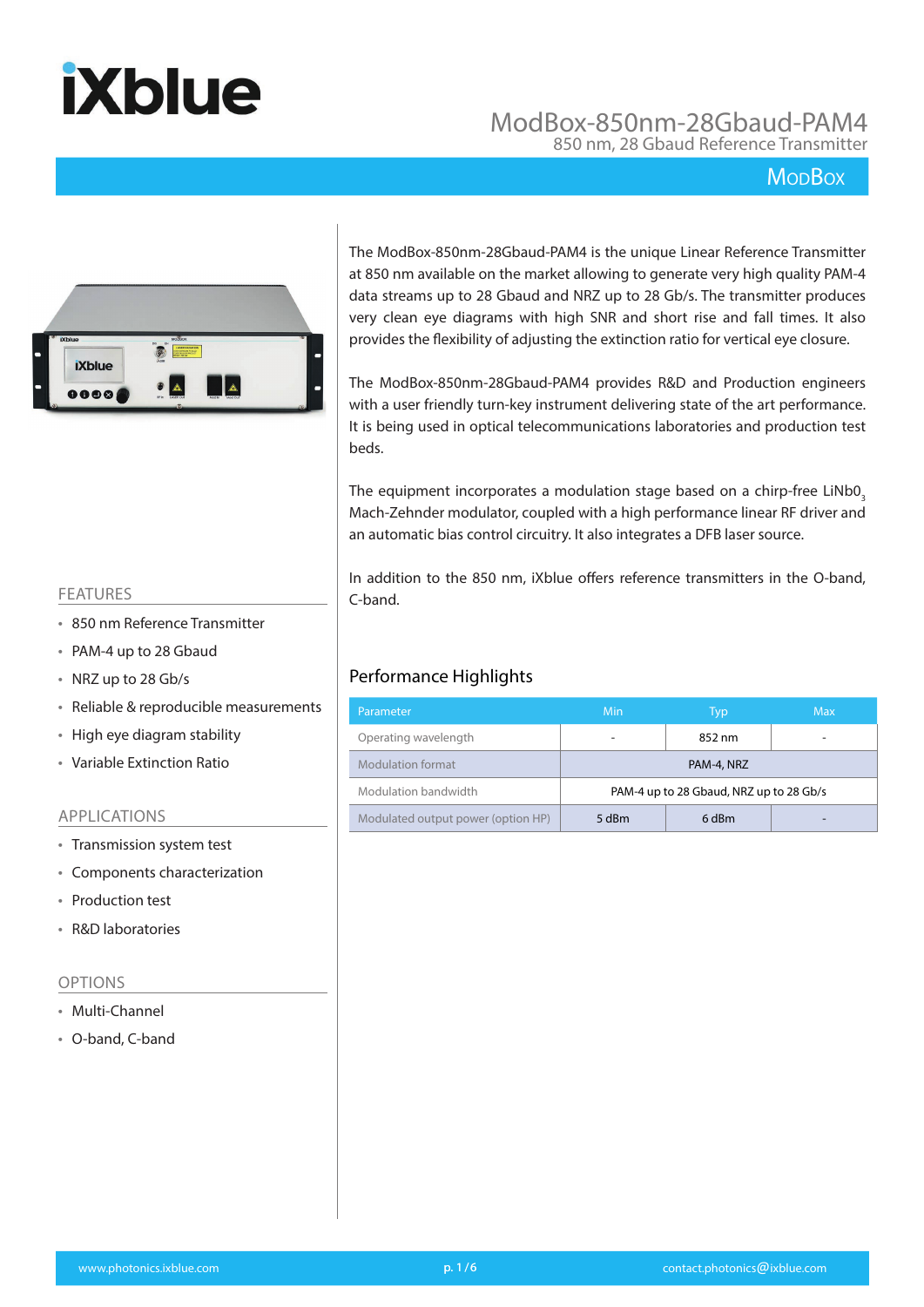

### ModBox-850nm-28Gbaud-PAM4 850 nm, 28 Gbaud Reference Transmitter

### **MopBox**



### Functional Block Diagram

• A chirp-free X-cut LiNb0<sub>3</sub> (Lithium Niobate) Mach-Zehnder external intensity modulator coming with an unparalleled stability and a superior optical power handling capabilities. This modulator is moreover selected for its high electro-optic bandwidth with flat and low ripple electro-optic response curve.

• A high bandwidth and highly linear RF driver.

• A modulator bias controller. The internal LiNbO<sub>3</sub> modulator is a X-cut device with very low drift. However an automatic bias control circuit is provided to lock the operating point of the modulator at the quadrature point whatever the environmental conditions. The MBC ensures a highly stable optical output signal to provide reliable and reproducible measurements.

• A 852 nm low RIN laser is integrated by default. For convenience, an external patch cord is delivered to connect the laser output to the optical input of the modulation stage. Wavelength and power are tunable through the front panel controls or the ModBox software interface.

The ModBox-850nm-28Gbaud-PAM4 is controlled from the front panel via the Smart interface with a simple rotary knob and keypad. The Smart manual interface allows for bias control circuit, driver gain and laser settings. It comes also with a simple GUI solution, Windows based and implemented through the USB interface of the user PC.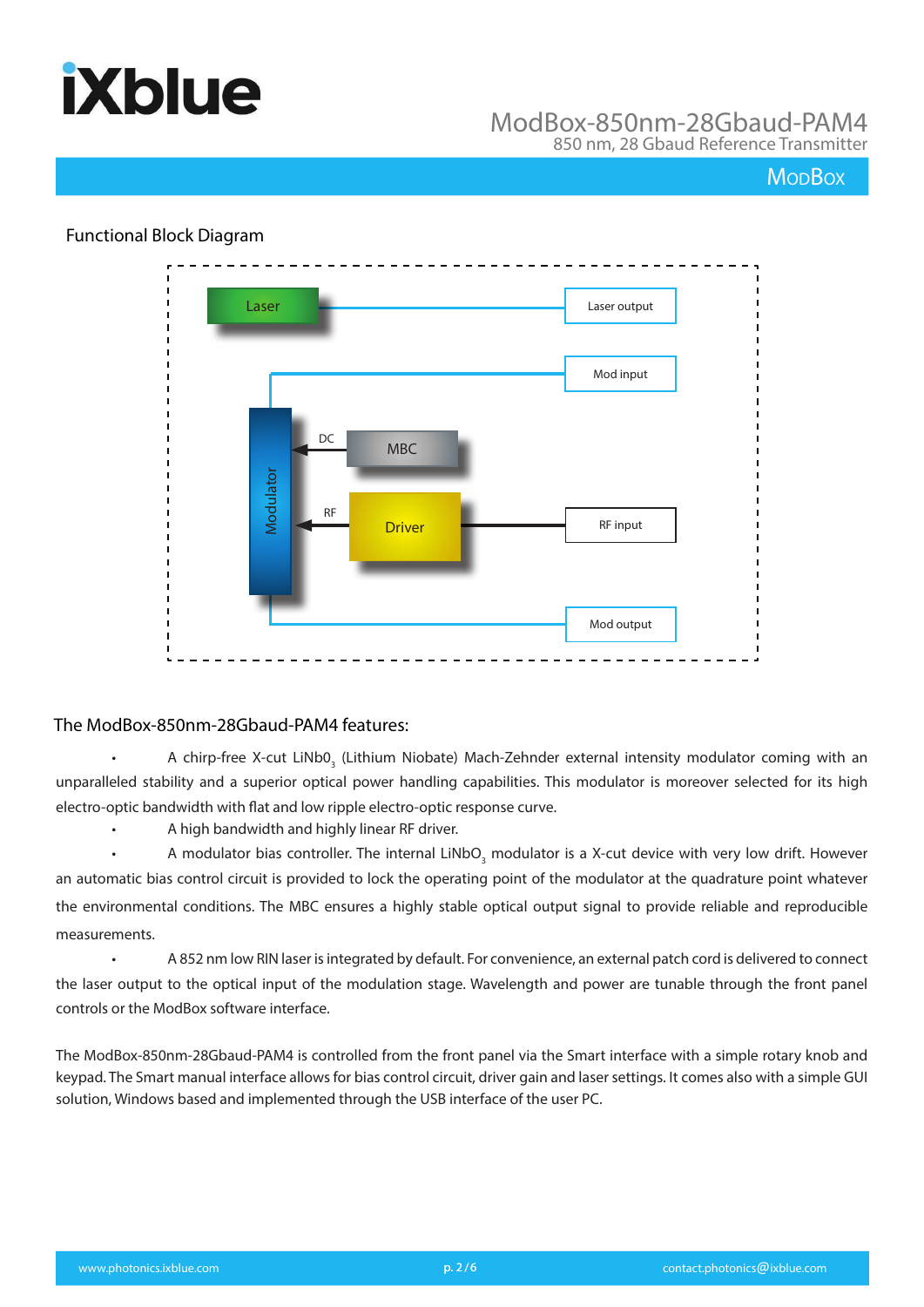### ModBox-850nm-28Gbaud-PAM4 850 nm, 28 Gbaud Reference Transmitter

### **MoDBox**

### Input Electrical Specifications User supplied, not a ModBox specification

| Parameter        | Symbol                    | Condition                                      | Min                      | Typ                      | <b>Max</b> | <b>Unit</b> |
|------------------|---------------------------|------------------------------------------------|--------------------------|--------------------------|------------|-------------|
| Data-rate        |                           | PAM-4 electrical input signal                  | 0.1                      | $\overline{\phantom{a}}$ | 28         | Gbaud       |
|                  |                           | NRZ electrical input signal                    | 0.1                      | $\overline{\phantom{a}}$ | 28         | Gb/s        |
| Input voltage    | $V_{IN}$                  | AC coupled - 50 $\Omega$ SE - Linear operation | $\overline{\phantom{a}}$ | 0.200                    | 0.300      | Vpp         |
| Jitter           | $P_{RMS}$                 | $\overline{\phantom{a}}$                       | $\overline{\phantom{a}}$ |                          | 1.2        | ps          |
| Rise / fall time | $t_{\rm r}$ / $t_{\rm f}$ | $20 \% - 80 \%$                                | $\overline{\phantom{0}}$ | 13                       | 18         | ps          |
| Corss-point      | $\overline{\phantom{a}}$  | NRZ mode                                       | 45                       | 50                       | 55         | $\%$        |

### Input Optical Specifications User supplied, not a ModBox specification

| Parameter                            | Symbol                   | Condition                | Min                      | Typ                   | <b>Max</b>               | Unit |
|--------------------------------------|--------------------------|--------------------------|--------------------------|-----------------------|--------------------------|------|
| Operation                            | λ                        | <b>CW</b>                | 850                      | 852                   | 854                      | nm   |
| Polarization                         | $\overline{\phantom{0}}$ | $\overline{\phantom{a}}$ |                          | Linear and controlled |                          | -    |
| Power                                | $OP_{IN}$                | $\overline{\phantom{a}}$ | $\overline{\phantom{0}}$ | 10                    | $\overline{\phantom{a}}$ | dBm  |
| Side Mode Supression Ratio           | <b>SMSR</b>              | $\overline{\phantom{a}}$ | 30                       | -                     | $\overline{\phantom{a}}$ | dB   |
| Spectrum linewidth                   | Δλ                       | <b>FWHM</b>              | $\overline{\phantom{a}}$ | 0.5                   |                          | MHz  |
| <b>Polarization Extinction ratio</b> | <b>PER</b>               | $\overline{\phantom{a}}$ | $\overline{\phantom{0}}$ | 19                    | -                        | dB   |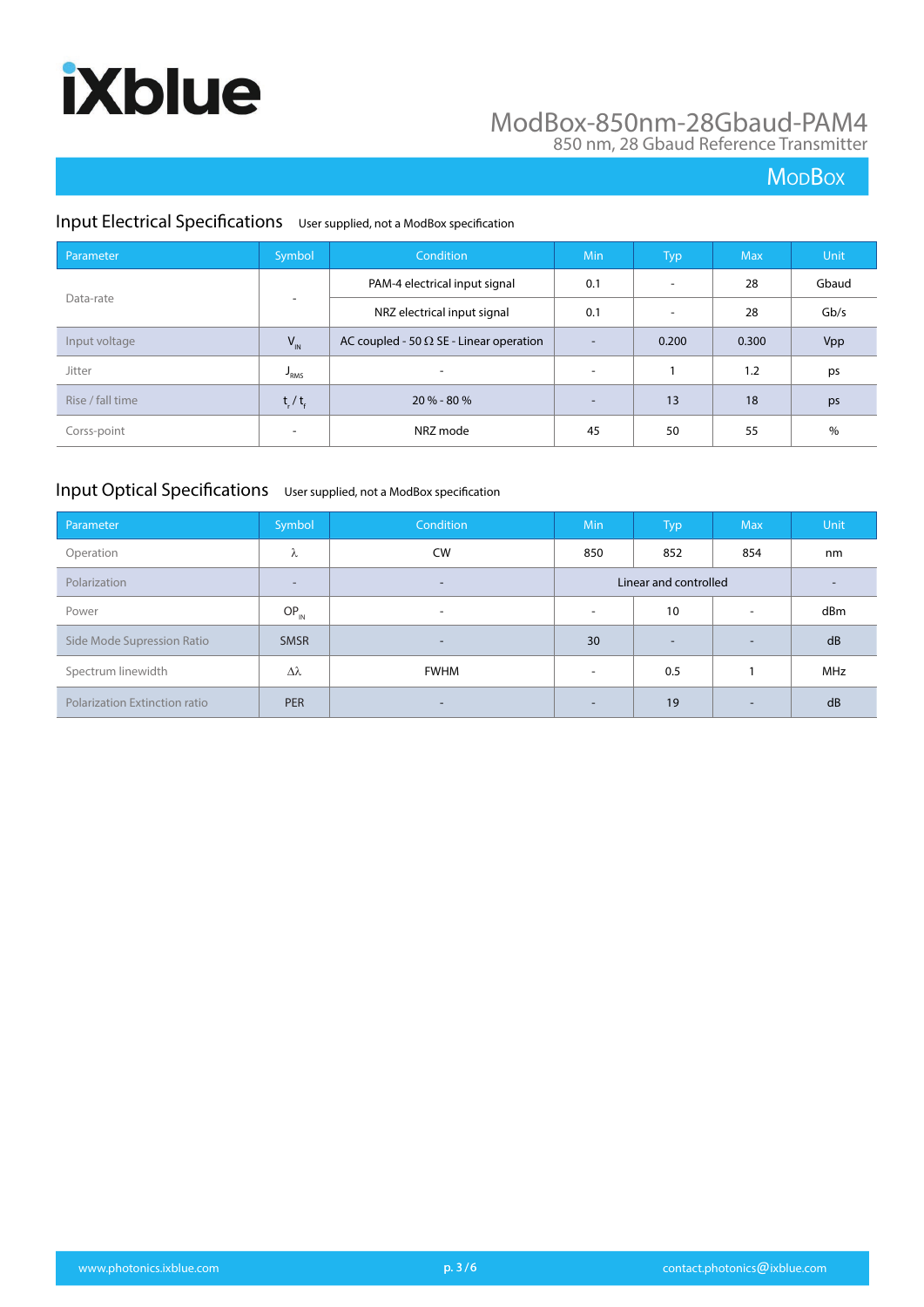### ModBox-850nm-28Gbaud-PAM4 850 nm, 28 Gbaud Reference Transmitter

### **MoDBox**

| Parameter                            | Symbol                    | Condition                          | Min                      | <b>Typ</b>               | <b>Max</b>               | Unit          |
|--------------------------------------|---------------------------|------------------------------------|--------------------------|--------------------------|--------------------------|---------------|
| <b>Embedded Laser</b>                | λ                         | DFB integrated by default          |                          | 852                      | $\overline{\phantom{a}}$ | nm            |
| Data format                          |                           |                                    |                          | PAM-4 & NRZ              |                          |               |
|                                      |                           | PAM-4 electrical input signal      | 0.1                      | $\overline{\phantom{a}}$ | 28                       | Gbaud         |
| Data-rate                            |                           | NRZ electrical input signal        | 0.1                      | $\overline{\phantom{a}}$ | 28                       | Gb/s          |
|                                      |                           | Strandard                          | $\overline{2}$           | 3                        |                          | dBm           |
| Output modulated power               | $OP_{OUT}$                | High output power option           | 5                        | 6                        | $\overline{a}$           | dBm           |
| Jitter                               | $J_{RMS}$                 | RMS Jitter, NRZ mode               | $\overline{\phantom{a}}$ | 0.8                      | $\overline{\phantom{a}}$ | ps            |
|                                      | $J_{\rm pp}$              | Peak-to-Peak Jitter, NRZ mode      | $\overline{\phantom{a}}$ | 5                        | $\sim$                   | ps            |
| Minimum dynamic extinction ratio     | $DER_{MIN}$               | By NRZ data input level adjustment | $\overline{2}$           |                          |                          | dB            |
| Maximum dynamic extinction ratio     | $\text{DER}_{\text{MAX}}$ | By NRZ data input level adjustment | $\overline{\phantom{a}}$ | 10                       | 13                       | dB            |
| <b>Dynamic Signal to Noise Ratio</b> | <b>SNR</b>                | NRZ mode                           | $\overline{\phantom{a}}$ | 12                       | $\overline{\phantom{a}}$ | dB            |
| Rise / fall time                     | $t_{\rm r}$ / $t_{\rm r}$ | NRZ mode                           | $\overline{\phantom{a}}$ | 15                       | $\overline{\phantom{a}}$ | ps            |
| Crosspoint                           |                           | NRZ mode                           | 45                       | 50                       | 55                       | $\frac{0}{0}$ |
| Optical return loss                  | ORL                       | ÷                                  | $-40$                    | $-45$                    | $\blacksquare$           | dB            |
| Side Mode Supression Ratio           | <b>SMSR</b>               |                                    | 30                       |                          | $\overline{a}$           | dB            |
| Spectrum linewidth                   | $\Delta\lambda$           | <b>FWHM</b>                        |                          | 1                        |                          | <b>MHz</b>    |

### Output Optical Specifications Specifications below are given with embedded 852 nm laser.

### SMART Interface and GUI

| Parameter                       | Symbol                     | Condition                       | Min                      | Typ | <b>Max</b>               | Unit          |
|---------------------------------|----------------------------|---------------------------------|--------------------------|-----|--------------------------|---------------|
| Wavelength laser tuning range   | $\delta\lambda$            | Diode chip temperature control  | $\overline{\phantom{a}}$ | 0.8 |                          | nm            |
| Optical output power adjustment | $\delta$ OP <sub>OUT</sub> | Diode Injection current control | $\Omega$                 |     | 100                      | $\frac{0}{6}$ |
| Eye amplitude adjustment        | $\delta$ ER                |                                 | $\overline{\phantom{a}}$ |     | $\overline{\phantom{a}}$ | dB            |
| Eye crosspoint adjustment       |                            |                                 | -4                       |     |                          | $\frac{0}{6}$ |

### Absolute Maximum Ratings

Stresses in excess of the absolute maximum ratings can cause permanent damage to the device. These are absolute stress ratings only. Functional operation of the device is not implied at these or any other conditions in excess of those given in the operational sections of the data sheet. Exposure to absolute maximum ratings for extended periods can adversely affect device reliability.

| Parameter           | Symbol           | <b>Min</b> | Max | Unit |
|---------------------|------------------|------------|-----|------|
| Input voltage       | " וי             | . .        |     | Vpp  |
| Optical input power | OP <sub>in</sub> | $\sim$     | 20  | dBm  |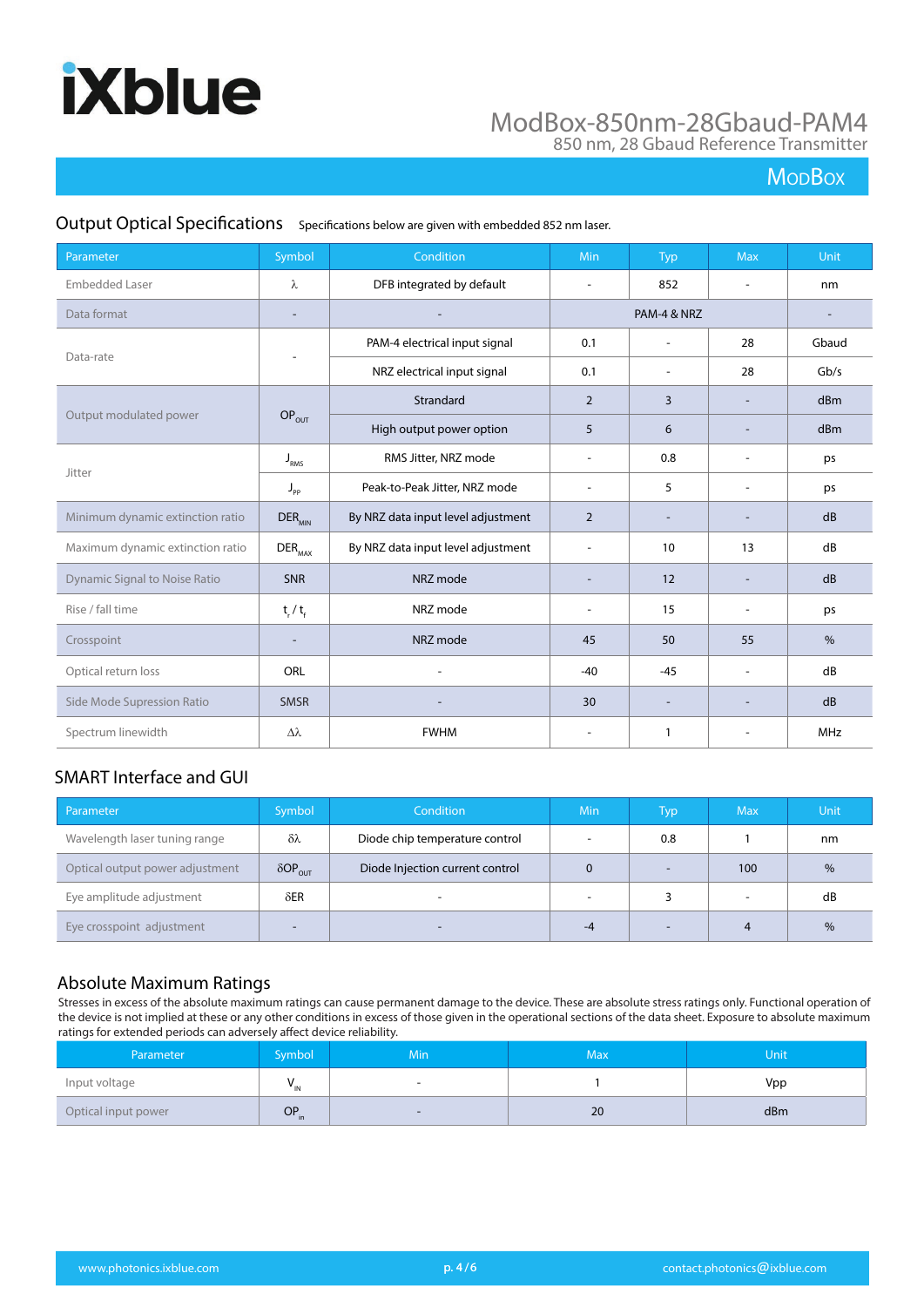

### ModBox-850nm-28Gbaud-PAM4 850 nm, 28 Gbaud Reference Transmitter

### **MoDBox**



Eye Diagrams - NRZ 25 Gb/s - 850 nm - From ModBox-850nm-28Gbaud-PAM4

Eye Diagrams - PAM-4 25 Gbaud - 850 nm - From ModBox-850nm-28Gbaud-PAM4